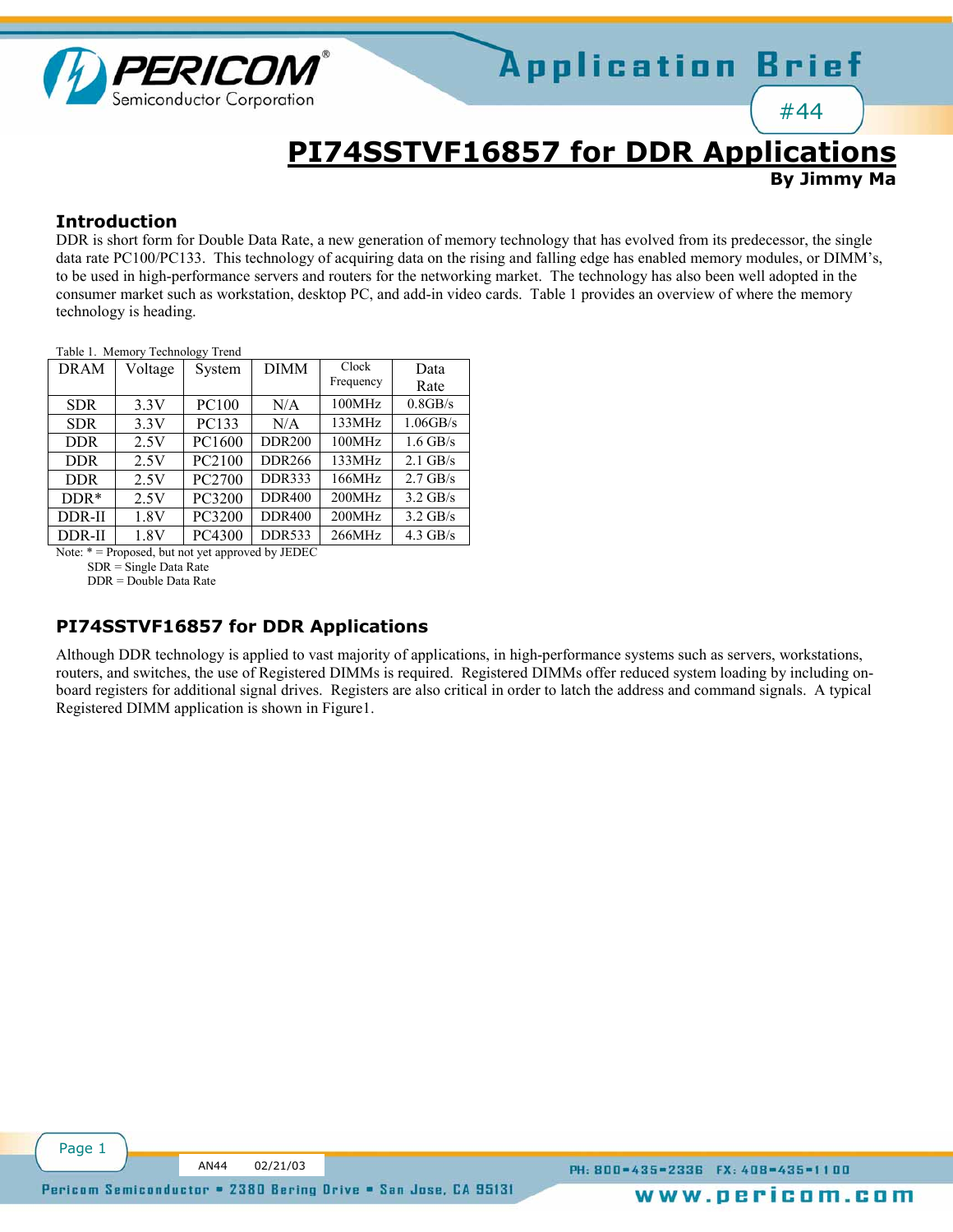

Figure 1. A typical DDR application.

Pericom Semiconductor offers its latest logic device for Registered DIMM applications – Pericom's PI74SSTVF16857. With its submicron technology, propagation delay has been reduced allowing memory module designers to meet tight timing margin requirements.

Timing is becoming more and more critical as speed increases. With the DDR initial release of PC1600, clock speed was only 100MHz. But with demands for higher speed in the networking and consumer markets, DDR has moved to 133MHz and 166MHz and now proposed by JEDEC, 200MHz. The move to higher speeds means the allowable timing margin will become even tighter for memory module designers. A solution to meet this tight timing margin requirement is to have a fast part with less propagation delay.

### **PI74SSTVF16857 in a Real Application**

In an actual test using a RAM Stress Test (R.S.T.), system failure was caused by long propagation delay introduced by the Registers. Figure 2 shows this system failure due to the long propagation delay between the clock and the register. Figure 3 and Figure 4 both show a reduced propagation delay, which was able to resolve the system failure. Figure 3 shows a competitor's SSTVF16857. Figure 4 shows a Pericomís PI74SSTVF16857, which is faster than the competitor part by 680ps. With DDR running at such higher speeds, in some cases as little as 100ps off is enough to cause an entire system to fail. Therefore having a fast register is the key to this rising problem. Currently, Pericom Semiconductor has the fastest registers in the industry.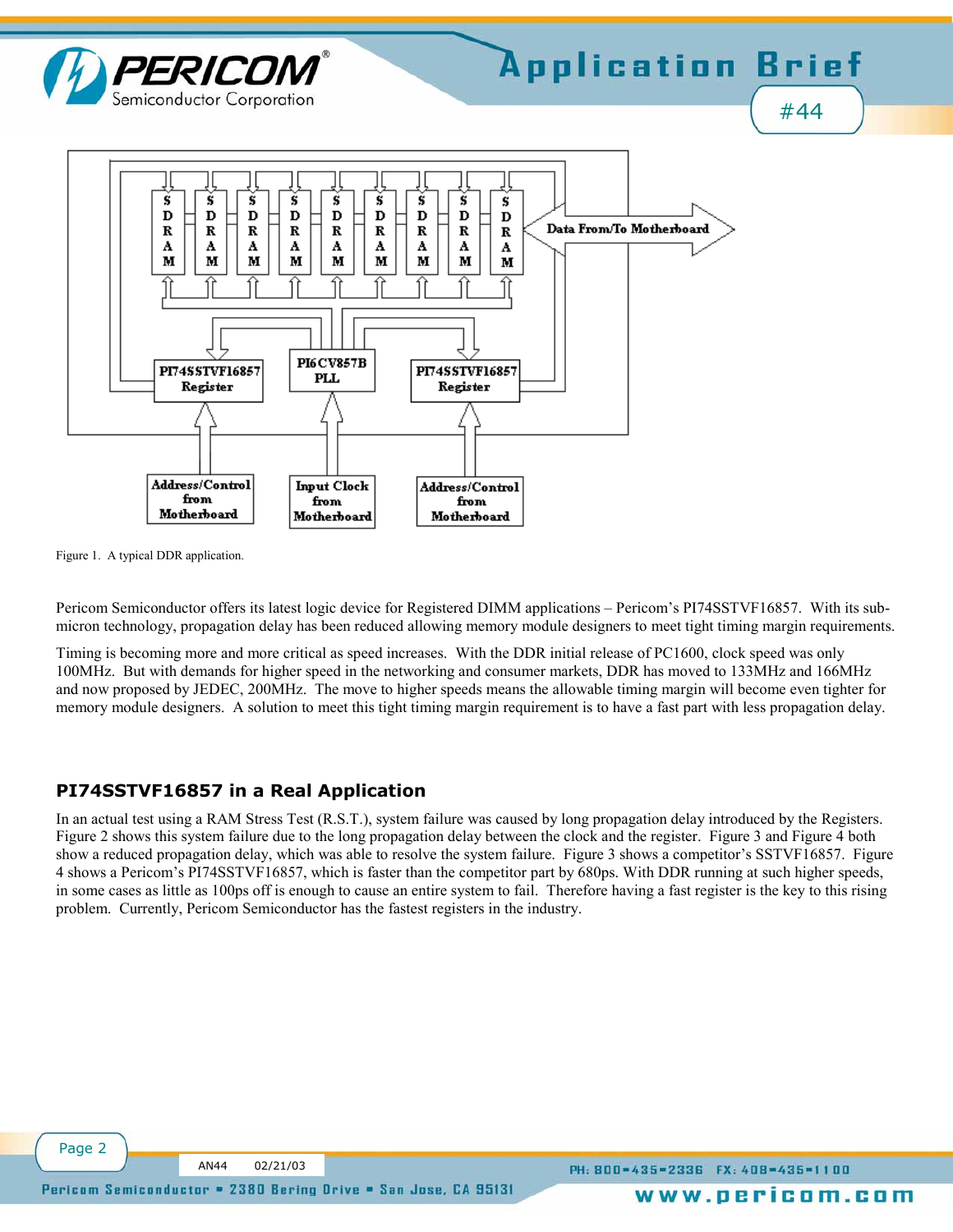

# Application Brief

#44

ek Stop 10.0GS/s 3790 Acgs **System Failure caused by long** E I propagation delay from Register  $\Delta$ : 3.18ns<br>@: 3.20ns Register's Output<br>at SDRAM Differential Clock  $CHI-CH2$  $-\Delta$ : 3.18ns Mi.oons Chi 1.25 V 4 Feb 2003  $500mV$ <br>1.00ns  $C4$ <sup>n</sup>s 15:19:59 500mV Math1

Figure 2. Register with propagation delay of 3.18ns, which resulted in a system failure.

Page 3

PH: 800=435=2336 FX: 408=435=1100